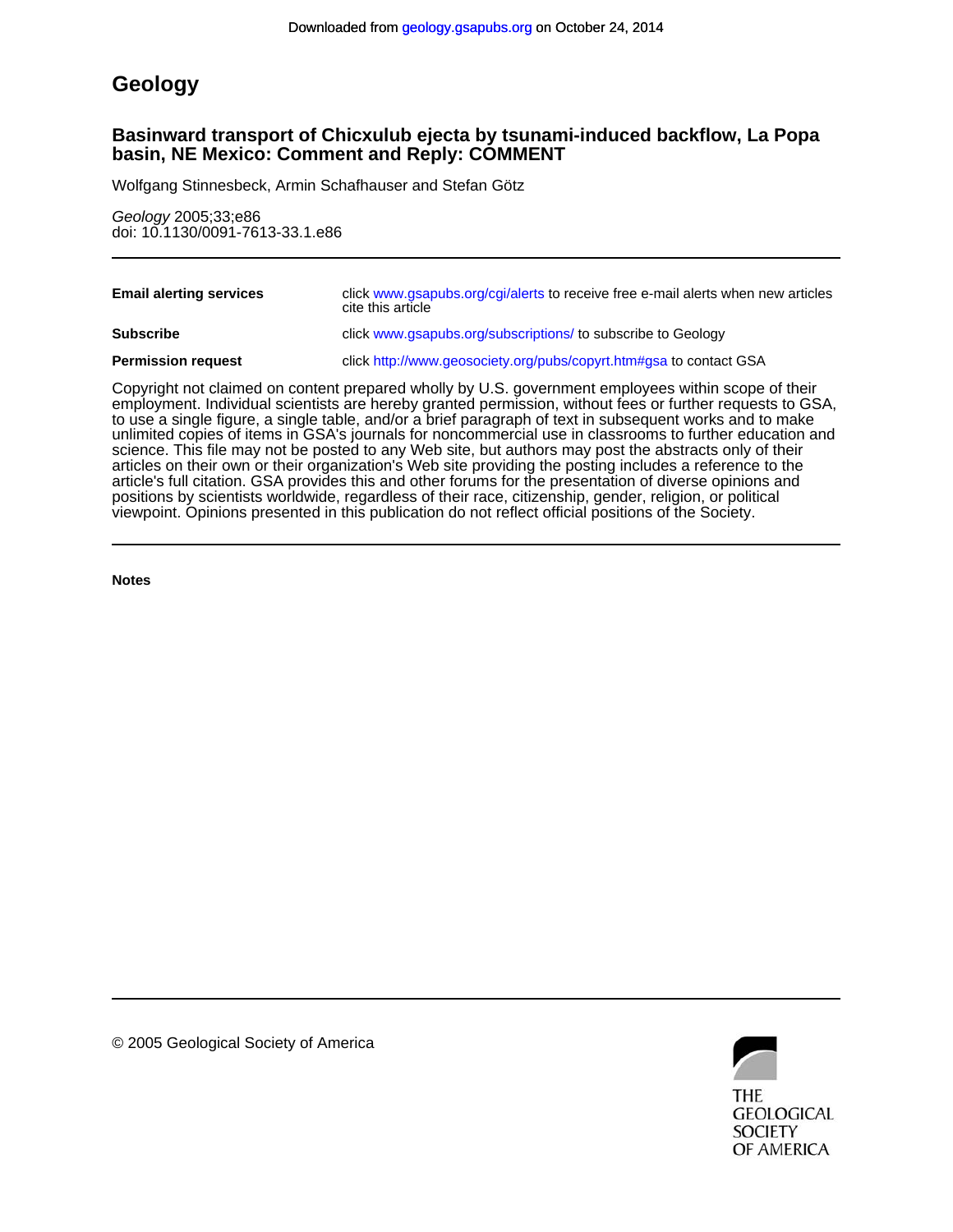# Forum **(**

# Basinward transport of Chicxulub ejecta by tsunami-induced backflow, La Popa basin, NE Mexico: **Comment and Reply**

## **COMMENT**

*Germany*

**Wolfgang Stinnesbeck\* Armin Schafhauser Stefan Götz** *Geological Institut, University of Karlsruhe, D-76128 Karlsruhe,* 

Valley-fill deposits in the continental to shallow marine La Popa basin to the northwest of Monterrey, Mexico, are interpreted by Lawton et al. (2005) as the result of Chicxulub impact-induced tsunami backflow. There is little if any support for this notion in their paper and it contradicts their earlier publication on the same outcrops (Lawton et al., 2001).

As evidence of the tsunami run-up in the La Popa basin, Lawton et al. (2005) cite deeper water elements in a mostly shallow water assemblage (e.g., echinoderms, bryozoans, corals, gastropods, oysters, ammonites, and some unidentified foraminifera). Among this assemblage, only the ammonites could possibly be interpreted as open marine faunal elements, but according to Lawton et al. (2001), the only ammonite present in the Delgado Sandstone Member of the Potrerillos Formation is *Sphenodiscus pleurisepta* (Conrad). This characteristic early to late Maastrichtian species is, however, explicitly found in extremely shallow water, where it is often associated with oyster accumulations (e.g., Ifrim et al., 2004).

In their 2001 publication, Lawton et al. described the sedimentary structures of the La Popa basin as consistent with incised valley deposits, an interpretation we agree with. The incised valleys cut erosively into the Delgado Sandstone Member, which is of Maastrichtian age. Above the erosional surface, the upper mudstone member is considered to be of Paleogene age (Lawton et al., 2001). The base of this unit is formed by a fining-upward conglomeratic to mudstone sequence of variable thickness, which Lawton et al. (2005) now interpret as "tsunami-generated backwash." Lawton et al. (2001, p. 231) state that in the area of the El Papalote and El Gordo diapirs, the "fossil evidence suggests that as much as five million years—from latest Maastrichtian to middle Paleocene—are missing at the unconformity." Although the age of the valley fills is clearly not well constrained in the absence of microfossils, Lawton et al. (2005) nevertheless conclude that it is of Cretaceous-Tertiary (K-T) age. The only evidence for a near-K-T age of these deposits are reworked ejecta of the Chicxulub impact (Lawton et al., 2005). These ejecta are easily redeposited into younger sediments. In eastern and southern Mexico, Guatemala, Belize, and Haiti, for instance, Chicxulub impact spherules are commonly reworked into sediments of Danian age (e.g., Keller et al., 2003). The La Popa spherules are also reworked, with the age of the sediments unknown.

Both Vega et al. (1999, p. 108) and Lawton et al. (2001, p. 232) point out that *Cimomia haltomi* (Aldrich), a Paleocene nautiloid, is present in clasts in the conglomerate forming the base of the upper mudstone member, which they now interpret as tsunami deposit (Lawton et al., 2005). Clearly, the presence of Paleocene nautiloids, which evolved hundreds of thousands of years after the K-T boundary, marks the conglomerate as post-K-T in age and unrelated to the Chicxulub impact.

Mixing of fossils of different shallow water facies is a characteristic feature of incised valley fills that always mark "a major sequence boundary" decribed by Lawton et al. (2001) for the contact between the Delgado Sandstone and upper mudstone member. We follow their interpretation and Soegaard et al. (2003), that the valley infill is a transgression conglomerate at the base of the transgressive systems tract.

The mixing of lithologies in the incised valley fill is related to uplift and erosion of the El Papalote and El Gordo diapirs, rather than to any tsunami-induced backflow. Tectonic uplift had important influence on the sediment deposition in the La Popa basin (Lawton et al., 2001). Shallow water carbonate lentils, including oolithic limestone and bioclastic grainstone, developed in the area above and close to the diapirs, while siliciclastic deposition prevailed between these bathymetric highs (e.g., Lawton et al., 2001). Thus, it is no surprise to find a mixture of shallow water carbonate and siliciclastic clasts in valley-like depressions near the margin of an active diapir, overlying a sequence 1 boundary, which exposed and caused erosion of a shallow water deltaic complex.

The data presented by Lawton et al. (2005) thus fits perfectly well into the sequence stratigraphic context outlined for the La Popa basin by Lawton et al. (2001), Soegaard et al. (2003), and others. Curiously, Lawton et al. (2005) base their extraordinary interpretation of tsunami-induced backflow deposits solely on the observation of "rare bedsets," which "dip counter to the south-directed flow," and which they interpret as collapsed antidunes indicating supercritical flow regimes (Lawton et al., 2005, p. 82). However, antidunes and supercritical flow regimes also occur in channels, tidal creeks, storm deposits on the upper shoreface, and turbidity currents and thus also fit a sequence stratigraphic interpretation.

Lawton et al. (2005) presented a self-fulfilling scenario in which they excluded any data that does not fit their hypothesis and omitted any discussion between competitive interpretations. We agree with Carl Sagan who noted that extraordinary claims need extraordinary evidence. Lawton et al. (2005) have failed to present convincing evidence for their extraordinary claim of tsunami-induced backwash.

#### **REFERENCES CITED**

- Ifrim, C., Stinnesbeck, W., and Lopez-Oliva, J.G., 2004, Maastrichtian cephalopods from the Mendez Formation at Cerralvo, Nuevo León, North-Eastern Mexico: Palaeontology, v. 47, no. 6, p. 1575–1627, doi: 10.1111/j.0031- 0239.2004.00426.x.
- Keller, G., Stinnesbeck, W., Adatte, T., Holland, B., Stüben, D., Harting, M., De Leon, C., and De La Cruz, J., 2003, Spherule deposits in Cretaceous-Tertiary boundary sediments in Belize and Guatemala: Geological Society [London] Journal, v. 160, p. 783–795.
- Lawton, T.F., Shipley, K.W., Aschoff, J.L., Giles, K.A., and Vega, F.J., 2005, Basinward transport of Chicxulub ejecta by tsunami-induced backflow, La Popa basin, northeastern Mexico, and its implications for distribution of impact-related deposits flanking the Gulf of Mexico: Geology, v. 33, no. 2, p. 81–84, doi: 10.1130/G21057.1.
- Lawton, T.F., Vega, F.J., Giles, K.A., and Rosales-Dominguez, C., 2001, Stratigraphy and origin of the La Popa basin, Nuevo Leon and Coahuila, Mexico, *in* Bartolini, C., et al. eds., The western Gulf of Mexico basin: Tectonics, sedimentary basins and petroleum systems: American Association of Petroleum Geologists Memoir 75, p. 219–240.
- Soegaard, K., Ye, H., Halik, N., Daniels, A.T., Arney, J., and Garrick, S., 2003, Stratigraphic evolution of latest Cretaceous to early Tertiary Difunta foreland basin in northeast Mexico: Influence of salt withdrawal on tectonically induced subsidence by the Sierra Madre Oriental fold and thrust belt, *in* Bartolini, C., et al., eds., The circum-Gulf of Mexico and the Caribbean: Hydrocarbon habitats, basin formation, and plate tectonics: American Association of Petroleum Geologists Memoir 79, p. 364–394.
- Vega, F.J., Perrilliat, M., and Mitre-Salazar, L.M., 1999, Paleocene ostreids from the Las Encrinas Formation (Parras basin: Difunta Group) northeastern Mexico; stratigraphic implications, *in* Bartolini C., et al., eds., Mesozoic sedimentary and tectonic history of north-central Mexico: Geological Society of America Special Paper 340, p. 105–110.

<sup>\*</sup>E-mail: Wolfgang.Stinnesbeck@bio-geo.uni-karlsruhe.de